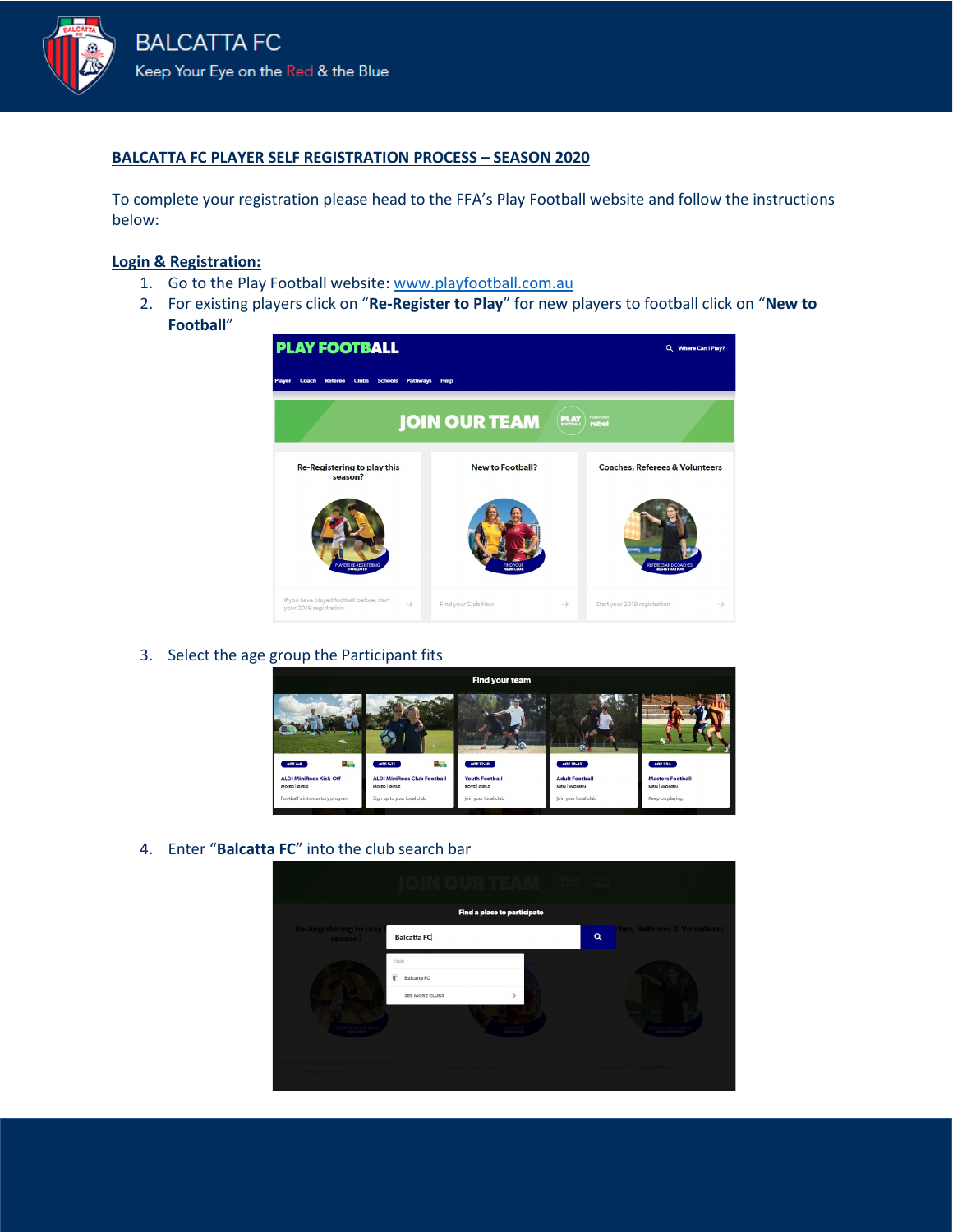

5. Select "**Start My Registration**" then click on "**Get Started**"

| $\leftarrow$ Back<br><b>Balcatta FC</b> |              |                              | S.<br>$\circ$<br>$\mathfrak{D}$<br>Stirling                                                                                 |
|-----------------------------------------|--------------|------------------------------|-----------------------------------------------------------------------------------------------------------------------------|
| <b>REGISTRATIONS</b>                    |              | <b>START MY REGISTRATION</b> | <b>CLUB CONTACT DETAILS</b>                                                                                                 |
| PROGRAMS AVAILABLE                      | MALE         | FEMALE                       | If you have not registered to this<br>club previously, please contact<br>them before registering.                           |
| Miniroos Club Football (5-11)           | $\checkmark$ | $\checkmark$                 | Balcatta FC<br>Football West<br>35 Grindleford Drive                                                                        |
| Junior (12-18)                          | $\checkmark$ | ✓                            | Balcatta, WA 6021<br><b>VIEW MAP</b><br>Email:<br>admin@balcattafc.com.au<br>Phone:<br>0409110572<br>VISIT THE CLUB WEBSITE |
| Adult (18-35)                           | $\checkmark$ | $\checkmark$                 |                                                                                                                             |
| Masters (35+)                           | $\checkmark$ | $\times$                     |                                                                                                                             |
|                                         |              |                              |                                                                                                                             |

6. If you have an existing login select "**Sign In**" and follow the prompts. For new players complete the form on screen and click on "**Register** "once completed

| <b>PLAY FOOTBALL</b><br>Proudly partnered with<br>rebel |                                                       |  |
|---------------------------------------------------------|-------------------------------------------------------|--|
|                                                         | <b>Play Football Online Registration</b>              |  |
|                                                         | Welcome                                               |  |
|                                                         |                                                       |  |
|                                                         | Registration for: Balcatta FC                         |  |
|                                                         | <b>How this works</b>                                 |  |
|                                                         | Register in less than 10 minutes                      |  |
|                                                         | Secure online registration                            |  |
|                                                         | Login using MyFootball account                        |  |
|                                                         | <b>Information needed</b>                             |  |
|                                                         | <b>Personal Details</b>                               |  |
|                                                         | Profile photo, WWC, ITC and other details as required |  |
|                                                         | Credit Card Details [If paying online today]          |  |
|                                                         | <b>Get started</b>                                    |  |
|                                                         |                                                       |  |

- 7. Select the participant you are registering (myself, Linked Person or New Person) and "**Continue**"
- 8. Select "**Balcatta FC**" into the club search bar
- 9. Select **Product** and then click "**Continue**" (for example JBL, U12s, Coach)
- 10. Update your personal and contact details, then click "**Continue**"
- 11. Update your profile photo "**Select Profile Image**", then select "**Browse from your Device**" and select your image, to complete click "**Continue**"
- 12. Answer International Transfer Clearance question accordingly to proceed
- 13. Review your order, if you need to modify your product selection or details, select "**Modify**" in the appropriate section to do so